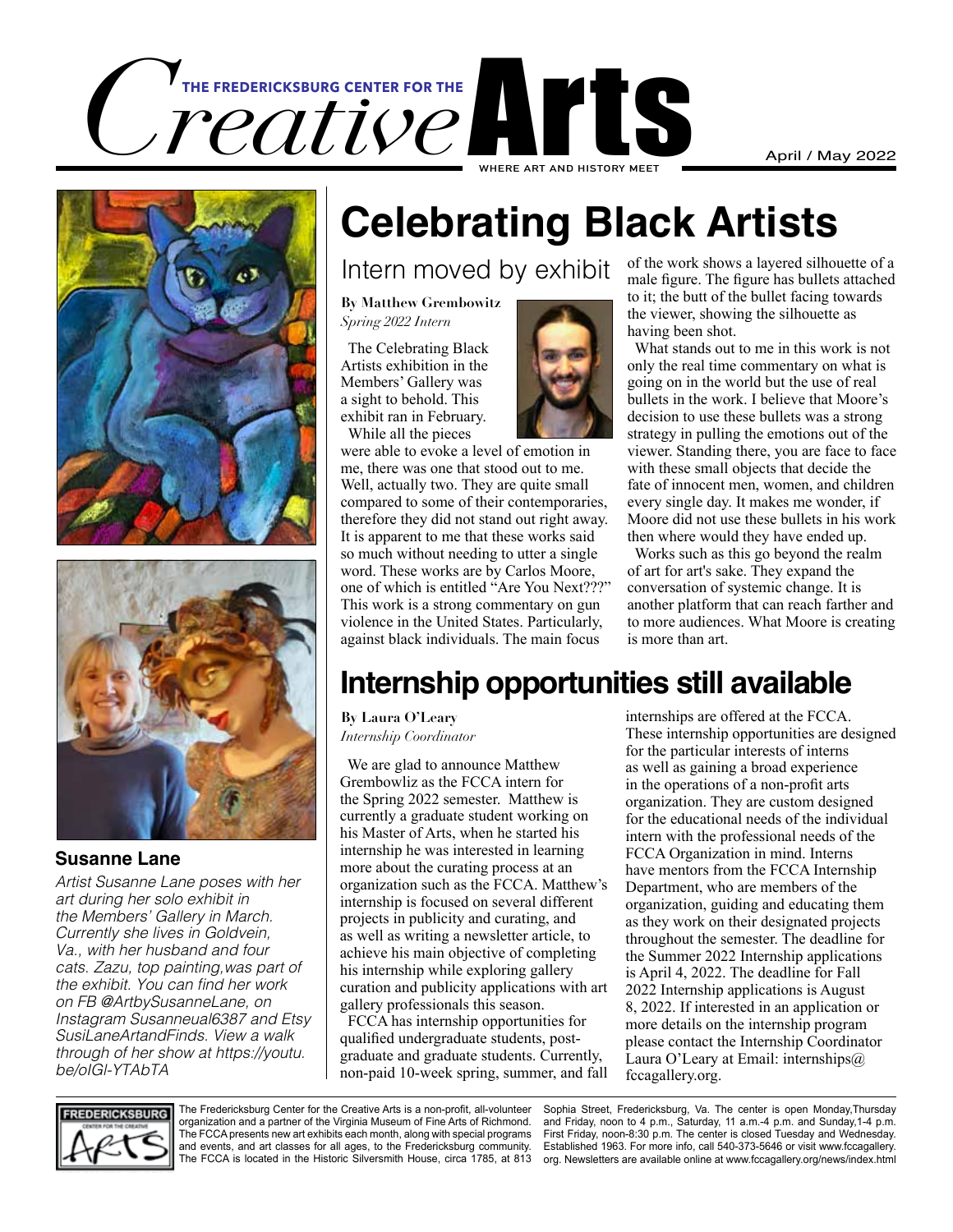## **Membership numbers on the rise** Plans underway for garden activities



*Matt Williams*

#### Hello Everyone.

 Spring has sprung and we are hopefully in for a few months of nice weather before the oppressive summer heat comes to visit. I hope FCCA Members can take advantage of the nice weather and get out there and create some art. Whether you are a photographer, a plein air artist or a sculptor (just to name a few), being outside with the sun on your face creating is what it is all about.

 I am happy to report that we have filled our vacancy on the FCCA Board for the Education Chairperson. This will allow us to start having a more regular schedule of classes and lectures going forward. We still have other volunteer opportunities available. If you are interested in helping us out, please email me

at president@fccagallery.org.

 I am also happy to report that our membership numbers are closing in on its pre-pandemic levels. I have been pleased with the increase in members over the last few months and I believe we will be adding additional members throughout the year thanks to the great slate of exhibits and other activities we have planned for the remainder of 2022.

 For instance, after discussion at our recent Board meeting, we plan to try to take advantage of our garden area over the coming months. We hope to have music and other activities in the garden area on select nights, as well as at least one red tag sale to clear out unpicked up and donated art pieces. Watch this newsletter and our social media feeds for details.

 I want to make another request for small pieces of art for our Free Little Art Gallery located in our garden. It is proving very popular, and we are always in need of new pieces. We need works that are roughly 3"x3" (although slighter larger is acceptable) and can be of almost any media. You can leave your donations with the Docents or in the drop box located near the Little Gallery.

Stay safe.

#### DocentDoings



*Charlotte Burrill & Christine Dixon*

### Thank You Matt DeZee

 Welcome to Spring. Our March exhibition, "Start with Green," in the Frederick Gallery reflects the freshness of the season as well as garden loveliness and more. Suzanne Lane's exhibit in the Members' Gallery is filled with vibrant color and a hint of humor which is a delight.

 We and our visitors to FCCA will soon be treated to new exhibits going up at month's end as artists share a new bounty of creative expressions.

 We wish to acknowledge Matt DeZee who started his volunteering at FCCA as a docent for years before he accepted the position of Members' Gallery curator. Even with that challenging position, he remained an "on call docent member" for which we were appreciative. After years as a docent and curator, Matt decided to step off the volunteer path for a while. We hope to have him return.

 We wish to say thank you to Matt for all his involvement with FCCA as a docent, a curator and a contributing artist with his outstanding photography.

#### FCCA Board of Trustees

**Matt Williams, President**  *president@fccagallery.org*

**Tronja Anglero, Vice President**  *vicepresident@fccagallery.org*

**Lee Owens, Treasurer**  *treasurer@fccagallery.org*

**Lois Walko, Secretary**  *secretary@fccagallery.org*

**Carrol Morgan, Frederick Gallery Curator**  *curator@fccagallery.org*

**Vacant, Grants & Fundraising**  *grants@fccagallery.org* 

**Karen Julihn, Art Ed Coordinator**  *education@fccagallery.org*

**Carol Rauh, Membership**  *membershipchair@fccagallery.org* **Charlotte Burrill, Christine Dixon** 

**Docent Coordinators**  *docent@fccagallery.org or cgburrill@gmail.com*

**Rebecca Tyrrell, Historian**  *historian@fccagallery.org*

**Vacant, Members' Gallery Coodinator**  *membersgallery@fccagallery.org* 

**Olivia Sanderson, Publicity**  *publicity@fccagallery.org*

**Terrance Maple, Building & Grounds**  *grounds@fccagallery.org*

**Lee Cochrane, Hospitality**  *hospitality@fccagallery.org*

**Rebbecca Carpenter**  *memberatlarge@fccagallery.org* 

#### Other Contacts

**Valerie Lecea, Newsletter Editor**

 *newsletter@fccagallery.org* **Maura Harrison, Webmaster**

 *webmaster@fccagallery.org* **Rebecca Carpenter, eMarketing**  *updates@fccagallery.org*

**Sylvia Ummie Higgins, Poetry Group**  *Sylviadhiggins@gmail.com*

**Carolyn Beever, Exhibit Photographer**  *beevercr@verizon.net*

**Tronja Anglero, Community Bank of the Chesapeake exhibits**

 *vicepresident@fccagallery.org* **Laura O'Leary, Internship Mentor**  *internships@fccagallery.org*

**Rachael Carroll, Facebook Admin.**  *vt\_che@yahoo.com* 

#### Thank You *For Your Donations*

Friend level of membership: **Ann Holt**

Love the Silversmith House Fund Raiser 2022: **Kathlyn Waltermire Lee Cochrane John & Brenda Davenport Beverly Bley Lois Walko Penny Parrish Rebecca Carpenter Raymond & Wendy Cullar Lee & Katharine Owens Kathryn Murray Ann Aurelius**

#### Welcome *New Members*

| <b>Karie Anderson</b> | <b>Jennifer</b> |
|-----------------------|-----------------|
| Lauri Hafvenstein     | <b>Beth Sw</b>  |
| <b>Barbara Nye</b>    | Jeanne          |
| <b>Scott Santulli</b> |                 |

**Manfre Renson Lagerberg Jackson**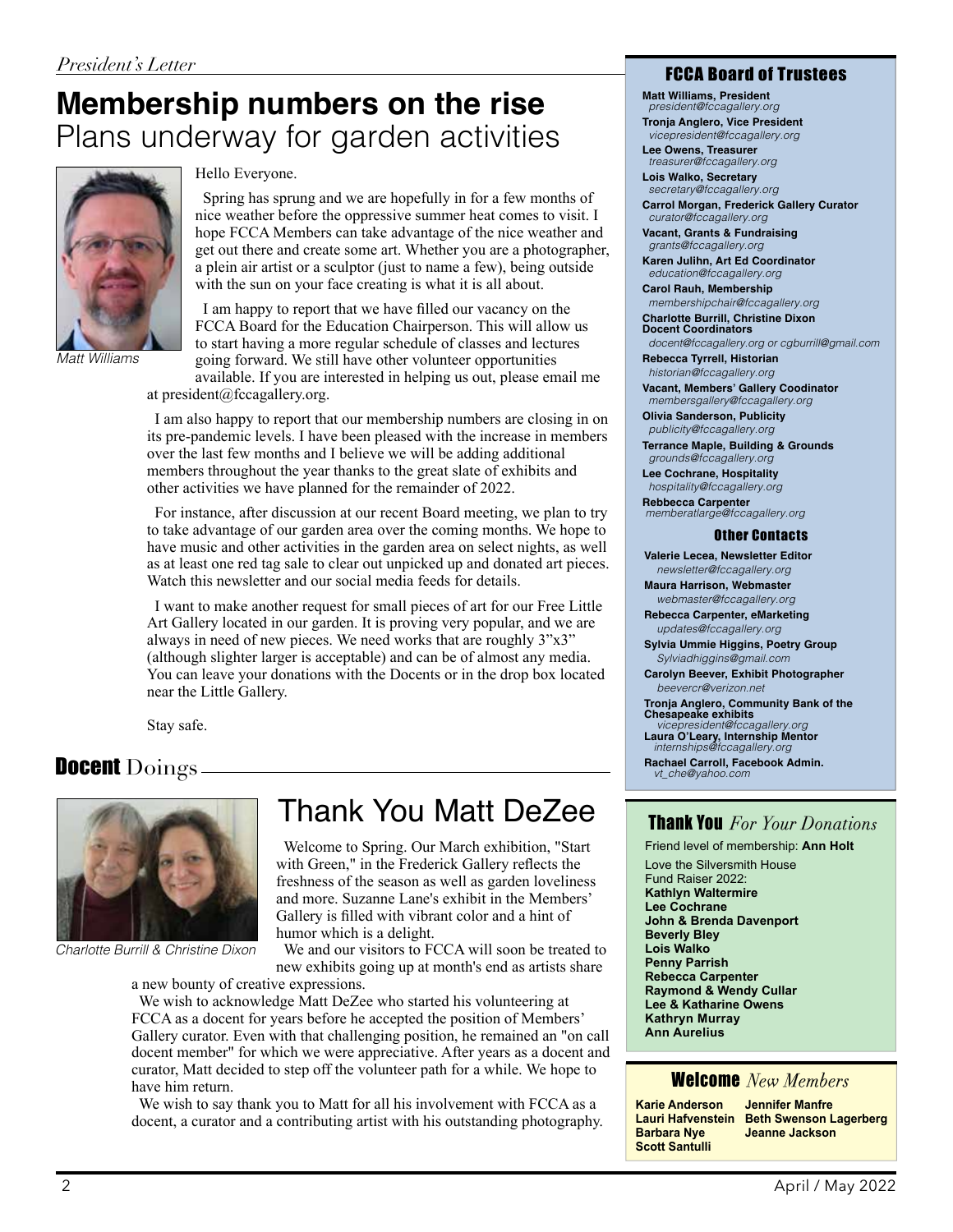new artists who are submitting their work for the first time and providing exposure of their work to a widening in-person and virtual audience. First-time gallery visitors are on the increase, and we encourage membership to support our historic gallery with our long tradition of public exhibitions and art education programs. Our Free Little Art Gallery is a popular new garden feature and needs your support through donations of "little" artworks in any media including fine crafts and photography. Drop off donations at the docent desk and support this community art sharing project. Our many dedicated volunteers make the FCCA a vibrant community of artists and support team members. We welcome new volunteers and encourage making contact with our president Matthew Williams president@fccagallery.org if interested in serving in open positions on our Board of Trustees or in volunteering time to docent or work on any committees.

 I am pleased to welcome new jurors Ward Saunders (May 2022 "Faces & Figures") and Catherine Hillis (June 2022 "Artist Choice") to the FCCA and look forward to viewing their selections for exciting exhibitions of work by regional and national artists.

## **Disruptive 2 years brought extraordinary changes**



*Carrol Morgan*

exhibition receptions, and we changed our FCCA First Friday openings from evening receptions to extended public hours throughout the day from noon to 8:30 pm. Our popular Juror Talk/Awards have been adapted to YouTube videos which have become very popular with our virtual audience and provide more exposure and convenience for viewing

**By Carrol Morgan**  *Frederick Gallery Curator*

 What an extraordinary two years this has been with disruptions to our lives, exhibitions, and artmaking. Some artists became more productive as they isolated in their studios and others struggled to break creative blocks. Circumstances prevented large gatherings for

at any time. Our numbers of monthly juried exhibit submissions have returned to prepandemic levels, and our numbers of in-person gallery visitors have steadily increased. We are welcoming many

#### **Gallery** Exhibits \_

**April:** *Artist Choice,* **All-media Regional Juried Exhibit** Exhibit dates: March 26 – April 29

Juror: Cheryl Bosch First Friday: April 1, noon-8:30 pm (safety precautions)

Juror Talk/awards: on FCCA social media April 1 Pick up hand-deliver work: April 30, within 10 days Anticipated return shipping: April 30

 Cheryl T. Bosch has an undergraduate degree in art education from Edinboro University and a Masters in Interdisciplinary Studies from Virginia Commonwealth University. For the last three decades, she has owned and operated Frame Designs Gallery, a custom frame shop and art gallery. She has taught drawing and design at Germanna Community College as well as private classes. A realistic artist, she shows her work under her nickname of ceebs. http://framedesignsgallery. com/ cheryl@framedesignsgallery.com

#### **May:** *Faces & Figures,* **All-Media National Juried Exhibit**

Exhibit dates: April 30 – May 27 Juror: Ward Saunders Entries deadline: April 1, 4 pm Jurying: April 5, 11 am Notifications by phone or email: April 6 Delivery deadline of selected work: April 29, 4 pm Awards selection/videotape juror talk: May 1, 4 pm First Friday: May 6, noon-8:30 pm (safety precautions)



Juror talk/awards: on FCCA social media May 6 Pick up hand-deliver work: May 29, within 10 days Anticipated return shipping: May 29 – June 3 Ward Saunders' current artwork centers in mixed

media representational figure drawings grounded by contour lines that are rich in quality and character. His creative use of charcoal, graphite, conté crayon, ink, and water color are a vital part of his personal visual language.

 His formal training began at Virginia Commonwealth University, where he graduated in 1992 with a BFA in Communication Arts & Design, and again in 2003 with a BFA in Art Education. He also studied drawing and painting at the Art Students League in New York City. He has worked as a free-lance illustrator, public school art teacher, and as a creative assistant at Virginia Living Magazine. He currently lives in Richmond, Va., and works on a variety of projects out of his Fulton Hill studio. He also is currently teaching figure drawing in the Communication Arts department at VCU.

#### **June:** *Artist Choice,*  **Regional All-Media Juried Exhibit**

Exhibit dates: May 28 - June 24 Juror: Catherine Hillis Entries deadline: May 6, 4 pm Jurying: May 10, 11 am Notifications by phone or email: May 11 Delivery deadline of selected work: May 27, 4 pm Awards selection/videotape juror talk: May 29, 4 pm. First Friday: June 3, noon-8:30 pm (safety precautions)

Juror talk/awards: on FCCA social media June 3 Pick up hand-deliver work: June 25, within 10 days Anticipated return shipping: June 25

 Catherine Hillis graduated University of Texas, MFA studies and University of Georgia, BFA, cum laude. She holds national memberships in Laguna Plein Air Painters Association, Signature Member, National and American Watercolor Societies, and American Women Artists. She is a nationally recognized award winning artist,



and her work appears in prestigious private, corporate and museum collections in the United States and abroad. Her work can be found in recent publications of Watercolor Artist Magazine, PleinAir Magazine, Watercolor Artist Magazine, Fine Art Connoisseur Magazine, the Washington Post, and American Artist Magazine. She has served as a member of the faculty at the Art League School in Alexandria, Virginia; Frederick Community College in Maryland, and in many art centers across the USA and around the world. She recently relocated to Virginia and continues each year to conduct workshops nationally and internationally.

CatherineHillis.com

#### **July:** *Summer Red,*

**All-Media National Juried Exhibit** Exhibit dates: June 26 – July 29 Juror: TBD Entries deadline: June 3, 4 pm Jurying: June 7, 11 am Notifications by phone or email: June 8 Delivery deadline of selected work: June 24, 4 pm Awards selection/videotape juror talk: June 26, 4 pm First Friday: July 1, noon- 8:30 pm (safety precautions) Juror Talk/Awards: on FCCA social media July 1 Pick up hand-deliver work: July 29, or within 10 days Anticipated return shipping: July 29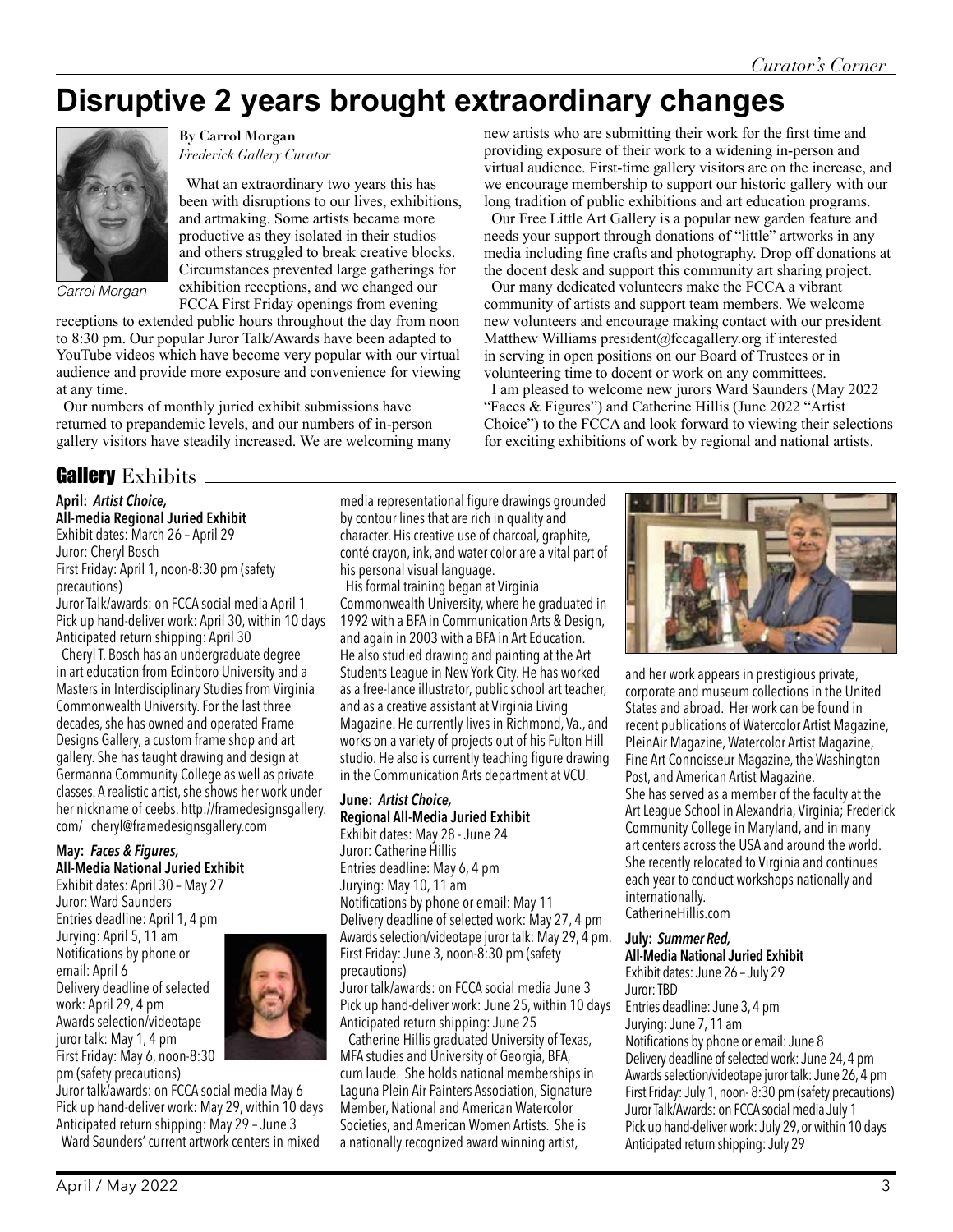## February - *'All Photography' National Exhibit*

#### *Juror: Jeffrey W. Allison*

 Jeffrey W. Allison is the Paul Mellon Collection Educator and Manager, Statewide Programs and Exhibitions at the Virginia Museum of Fine Arts and a professional photographer. He holds a BA in photography from Virginia Intermont College and an MFA in photography and film from VCU. He has curated numerous exhibitions including Through Different Eyes: The Faces of Poverty in Virginia, Unbroken Circle: Unto the Generations, Egypt Through the Drawing Room: 19th Century Stereographs of Egypt, and, Faces at the Races: Equine Culture in Virginia; as well as the Paul Mellon Arts in Education exhibitions, They Call it Stormy Weather: How Artists View the Weather and the Seasons, and A Horse of Course! Equine Images in Art at VMFA. He currently teaches Advanced Photography and the History of Photography at the VMFA and has taught for over 30 years at institutions including Virginia Intermont College, Virginia Commonwealth University, East Tennessee State University,

and the Visual Arts Center of Richmond.

 Jeffrey was consultant on the Discovery Channel series Ancient Origins of Native Americans and the New York Times Magazine article, Horace Bristol and the Grapes of Wrath. Awards include



the 2010 John Kent Shumate Advocate of the Year. Jeffrey's own photographic works are in numerous collections including Capital One. Recent lectures include, The World of George Catlin at the Columbus Museum of Art, Columbus Georgia and An American Silence: Walker Evans and Edward Hopper at the Wintergreen Summer Music Festival, Wintergreen, Va., Faithfulness to Nature: Paintings by Edward Troye at the National Sporting Library and Museum, Middleburg, Va., and A Lifetime of Collecting: Works from the Paul Mellon Collection at the Virginia Museum of Fine Arts.



2nd Place: Ephemeral Surrender, photograph by **Rebecca Carpenter**, Morgantown, Pa.

**Juror's Talk:** https://youtu.be/SDcHNF8UYTM



1st Place: A Morning Encounter, photograph by **Roger Applegate**, Stafford, Va.



3rd Place: Snakes, photograph by **Heather Martley**, Baltimore, Md.

#### **Honorable Mention**

Elakala Falls #2, photograph by **Steven Bishop**, Fredericksburg, Va. Evening View, photograph by **Judy LaFratta**, Fredericksburg, Va. Flight Over Yosemite, photograph by **Michael Land**, Fredericksburg, Va. My Covid World, photograph by **Penny A. Parrish**, Fredericksburg, Va.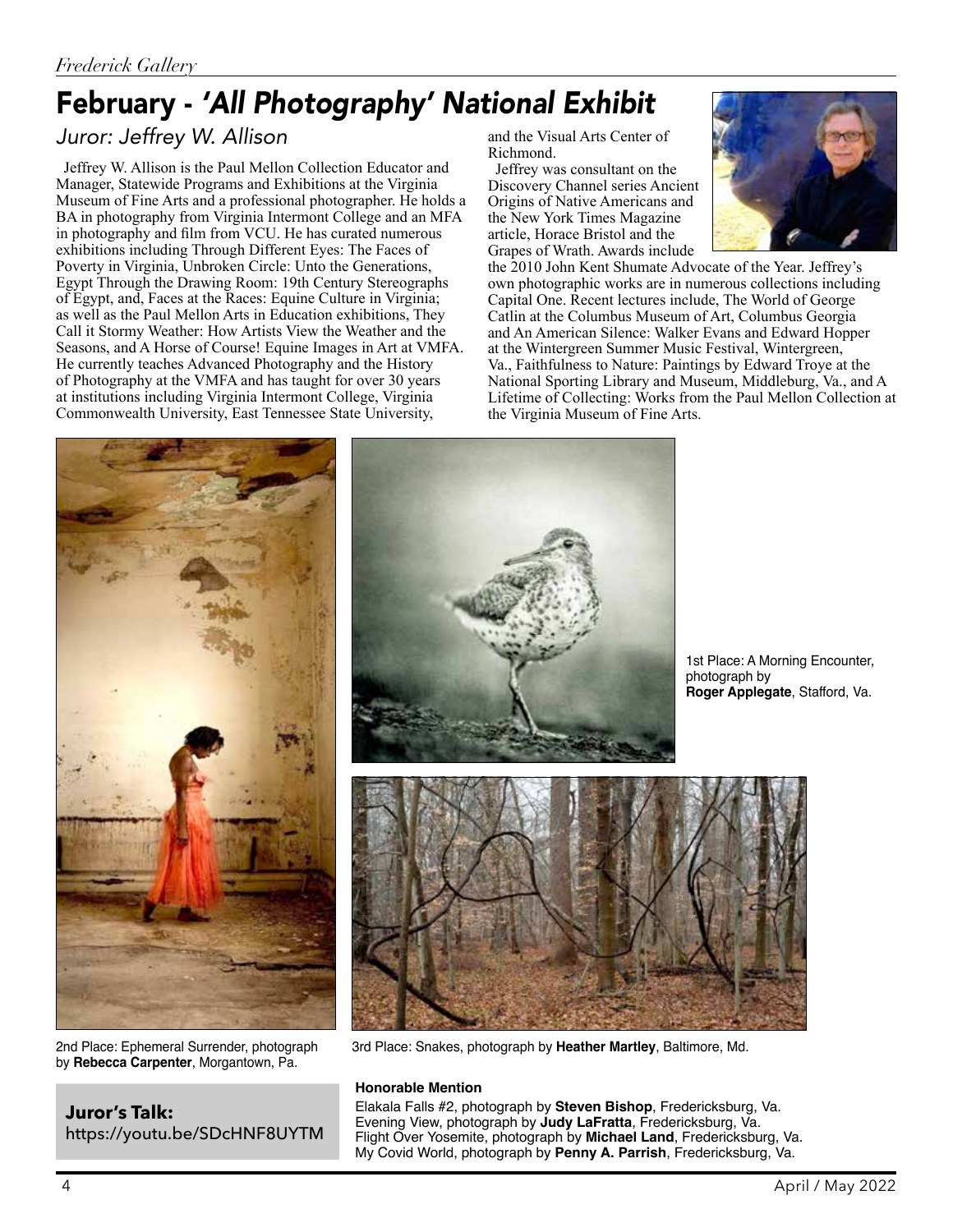## March - *'Start with Green' National Exhibit*

#### *Juror: Gabriel Pons*

Gabriel Pons loves art, design, and skateboarding and since the age of thirteen has been pushing his abilities in each of those fields. In 2010, He and his wife, Scarlett, opened PONSHOP Studio and Gallery – a multifaceted storefront in Downtown Fredericksburg. They operate their business with the belief that creativity fosters a stronger community and share their passion by teaching art classes and hosting art exhibitions. Pons works with clients in a range of mediums from custom paintings to site-specific murals and installations.





2nd Place: Rest, oil painting, by **Kim Richards**, Fredericksburg, Va.

#### **Juror's Talk:** https://youtu.be/2teFfGZoPQ0

#### **Honorable Mention**

Transforming, photograph on acrylic by **Chris McClintock**, King George, Va. Morning Sun through the Window, collage by **Sally Rhone-Kubarek**, Fredericksburg, Va. Chained, acrylic by **Rebecca Visger**, Fredericksburg, Va. Forest Glow, watercolor by **Kimberly Zook**, King George, Va.

Photo by Christine Morgan



1st Place: Kitchen Window, January, acrylic painting by **Heidi Reszies**, Richmond, Va.



3rd Place: Snowdrops, quilling paper by **Svetlana Lechkina**, Fredericksburg, Va.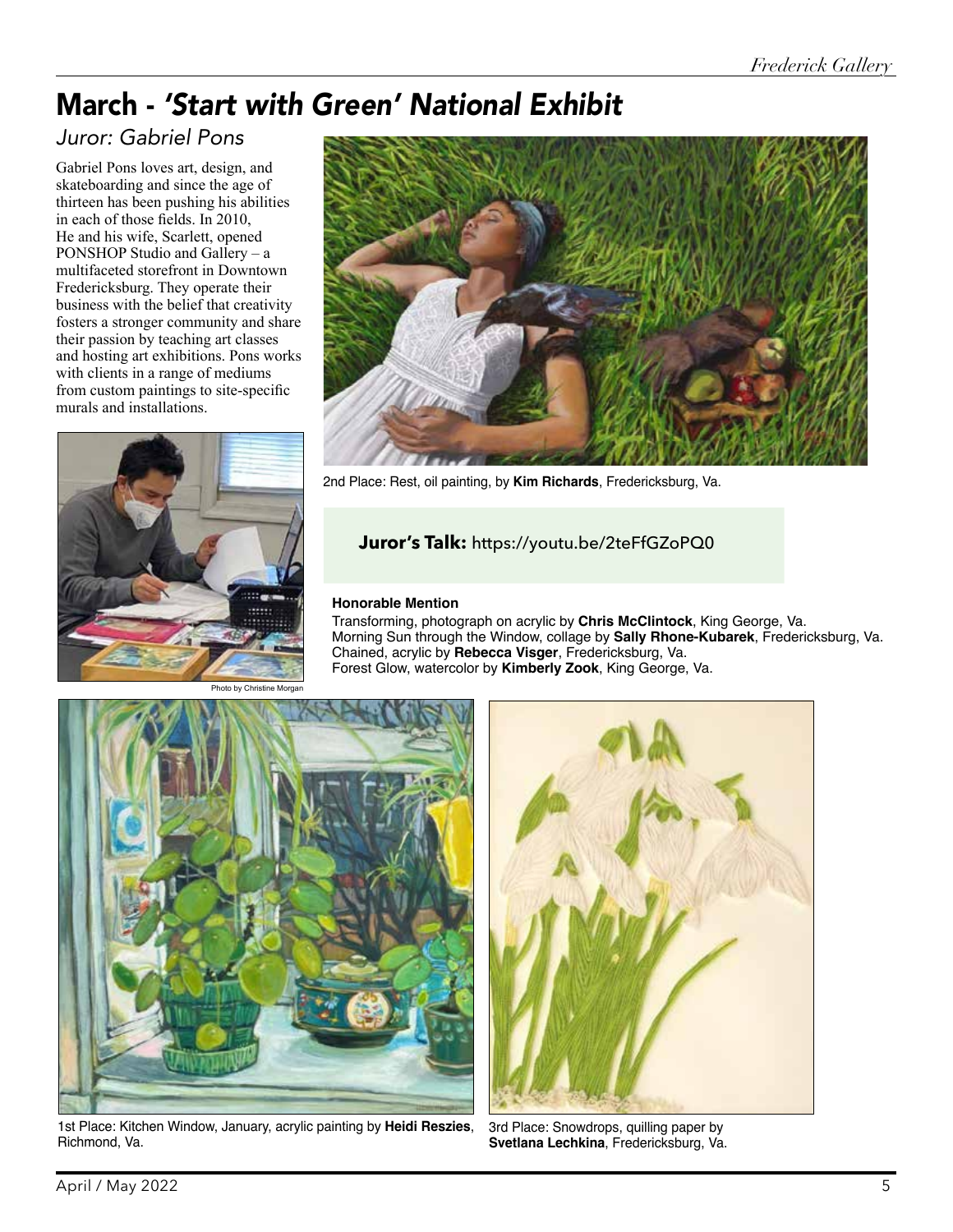# **Brenda Silberman**

 As a child, I carried stories around in my pockets. Charms, prizes from gum ball machines and Cracker Jacks, bits of colorful paper, rocks and shiny objects became the characters. Exploring skeletons of the demolished brownstones in my neighborhood yielded wallpaper scraps, tiles, and wood. All of which inspired my curiosity about who had lived there, how they lived and where they ended up. The questions still continue...

 Today, one of my favorite ways to find inspiration is to search out and photograph abandoned buildings and towns. While exploring factories, asylums, prisons, schools and theaters, the patterns in peeling paint, cobwebs, and broken glass keep my camera clicking and me wondering. It is not unusual to see me gather bits and pieces off the ground that later reappear in my work. The beauty is in the details and in finding the fragments of stories beneath the layers of paint, rust and tangled vines.

 As a mixed media artist, I combine elements of collage and assemblage as well as other techniques such as encaustic. Layering photographs and hand painted papers with genuine pieces of the past, such as vintage and found objects, documents, and worn textiles evokes a sense of place and time in each work. My purpose is to set the scene and hint at story for the viewers. They can connect through feeling and memory, to interpret, and relate to their own unique stories. This makes the art personal as well as allows the castoff pieces to find new lives.





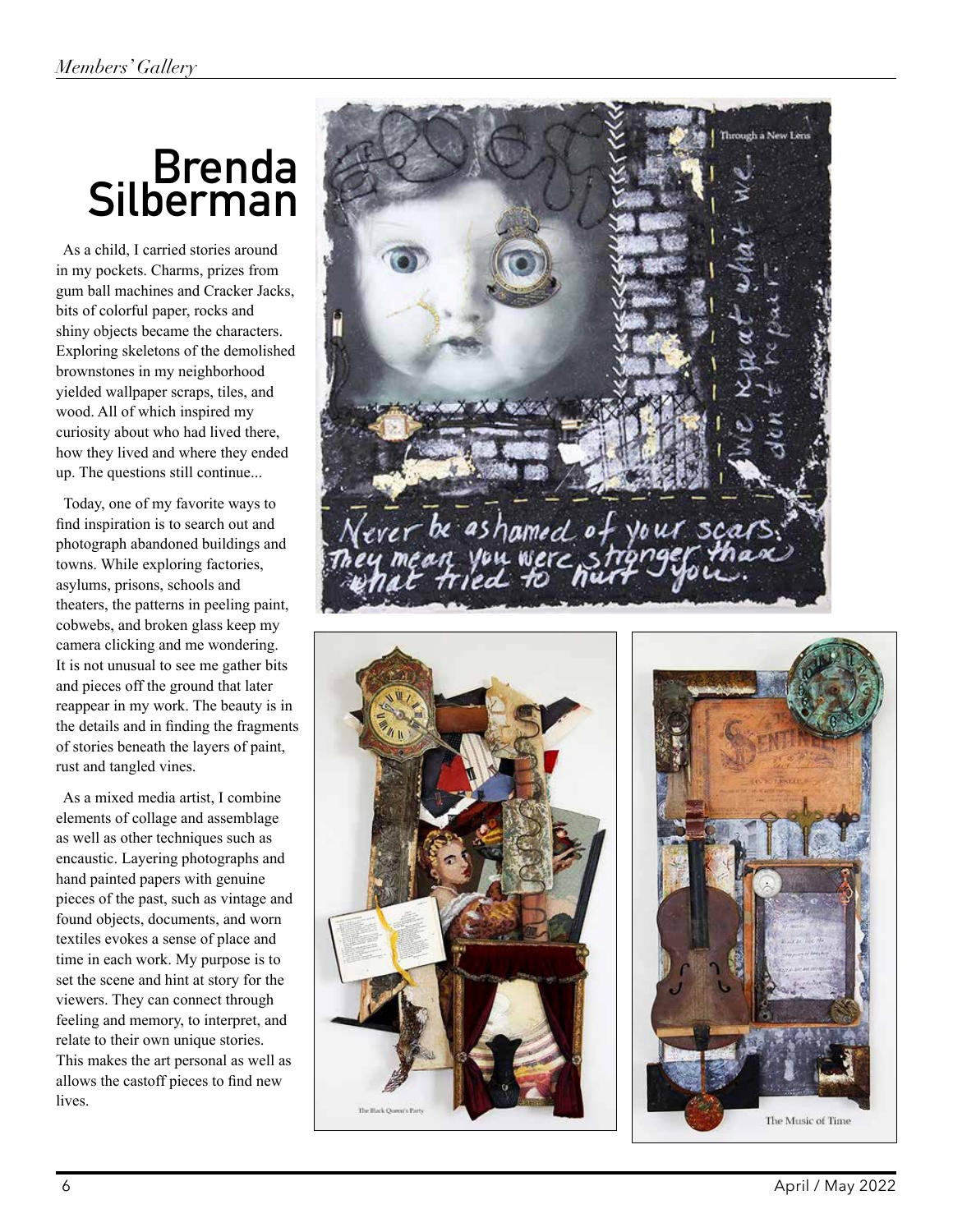





# **Rebecca**  Carpenter

 Contrast inspires me. I see contrasting light, shadows, color and textures wherever I look. Whether it's a model in an abandoned mansion, a walk through an abandoned prison, exploring my grandmother's old photos, or watching hot air balloons alight through the morning sky, I see stories in that space and time. We all view art through the lens of our personal histories, so no matter what my intent is when creating my art, it's interesting to hear how others interpret the story.

 About half of my images in this exhibit are photographs I created with a variety of models in abandoned spaces. I'm drawn to the contrast of the figure in a worn space and the imagery I can create with abandonment as a backdrop. The other half of my pieces are collages and sculptures. From an ongoing "Metamorphosis" series I explore the processes of learning, growing, surviving, and thriving. Some pieces are inspired by the beauty of abandoned objects, and some are inspired by my parent's memory diseases that robbed them of their own stories.

 Life in Pieces – My artistic experiences started in early childhood when my grandmother taught me to paint and knit and crochet. I earned money at ten to buy my first camera and began chronicling my world. I spent many years moving around the country creating imagery and teaching art to children and now, I travel as much as I can to explore and create visual stories from my adventures.

 Brenda and I met in Maryland when we were both new to Frederick and looking for other artists. We discovered that we had similar interests in exploring abandoned spaces and creating with mixed media. We have taken many road trips since then and love to find the untold stories within each space.

April / May 2022 7